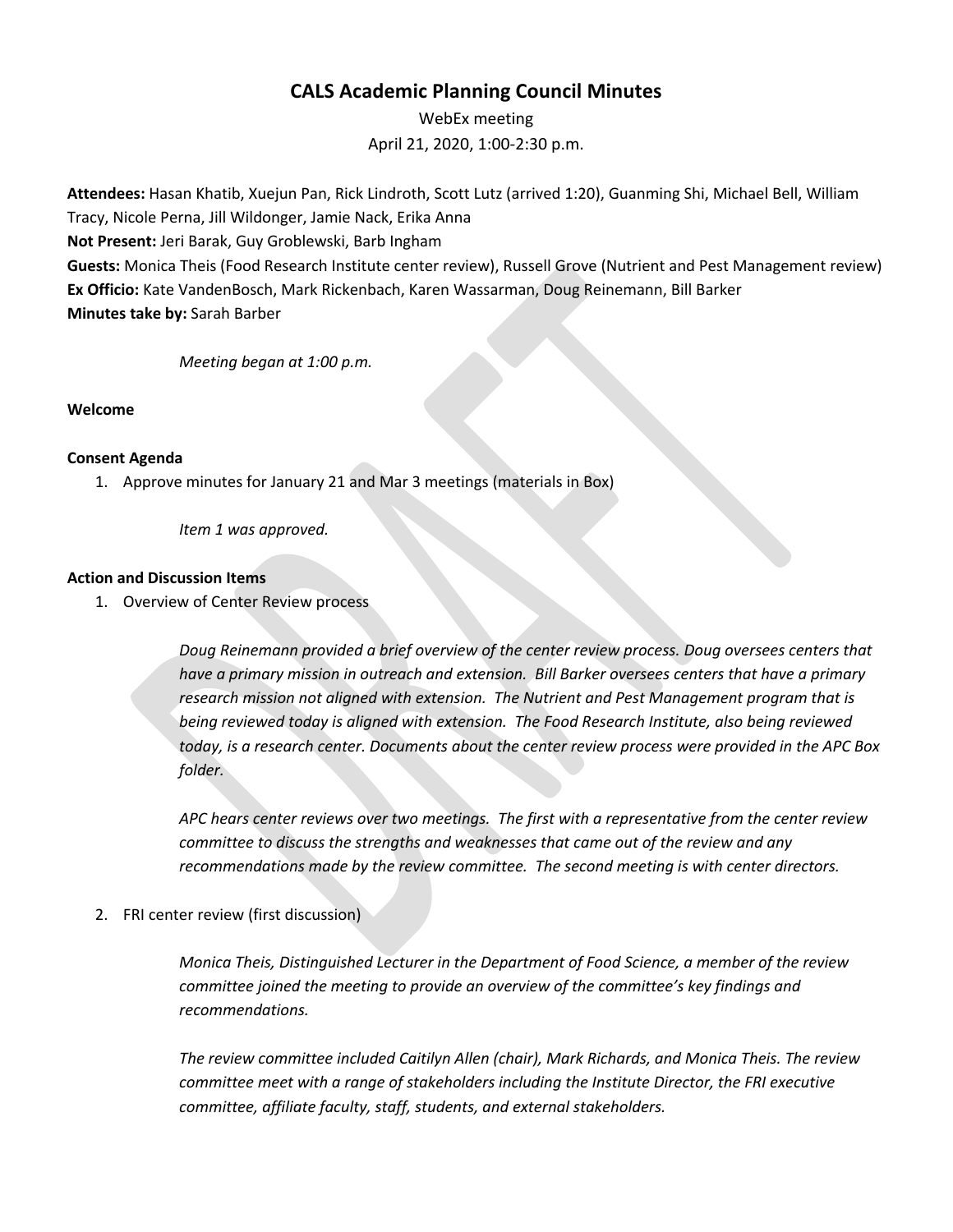*Findings:* 

- *Remarkably cohesive community and people feel respected.*
- *External stakeholders trust the center regarding food safety or emerging issues. External stakeholders pleased with the Institute's work and level of collaboration.*
- *The institute is expecting significant staff transitions.*
- *ARA and Standard Research Agreements are complex and create tension for the Institute in meeting UW-Madison's needs and stakeholders' needs.*

*Recommendations:* 

- *1. Develop a detailed succession plan for leadership transition.*
- *2. Develop a detailed succession plan for senior staff who may retire in next 5 years.*
- *3. Develop a local and global marketing strategy.*
- *4. Encourage meetings between FRI investigators and CALS administration to identify core issues that limit the Institute from reaching its full capacity.*

*Bill Barker commented that the report is spot on and conversations with FRI about contracts has started.* 

*Q*: Retirements are not easily known in advance. How do can you plan for that? A: Specific retirement dates are not known, but the committee was encouraging a general plan in anticipation of their occurrence.

*There may be connections between FRI and Agricultural and Applied Economics.* 

*Questions for Institute Director:* 

- *It was noted that FRI is one of the best kept secrets and that it would benefit the center to do more marketing. What type of marketing support is needed? Features in Grow or eCALS? Other marketing needs?*
- *What are future plans to engage more faculty affiliates?*
- *The food industry is changing with technology and public health considerations. What is FRI doing to reach out to new companies in the food industry?*
- *How is the Institute fostering and improving relations with dairy research? What opportunities exist for collaboration with the new Dairy Innovation Hub?*
- *How is the Institute fostering more interaction with the Meat Science Lab?*
- *Is there more you would like to share with us about leadership succession?*
- 3. NPM center review (first discussion)

*Russ Groves, Professor and Extension Specialist in the Department of Entomology, Chair of the review committee, joined the CALS APC meeting to provide an overview of the review, the committee's key findings, and the committee's recommendations.* 

*The review committee included Russ Groves, Victor Cabrera, and Sara Walling (Department of Agriculture, Trade and Consumer Protection). The review committee visited with a range of Nutrient*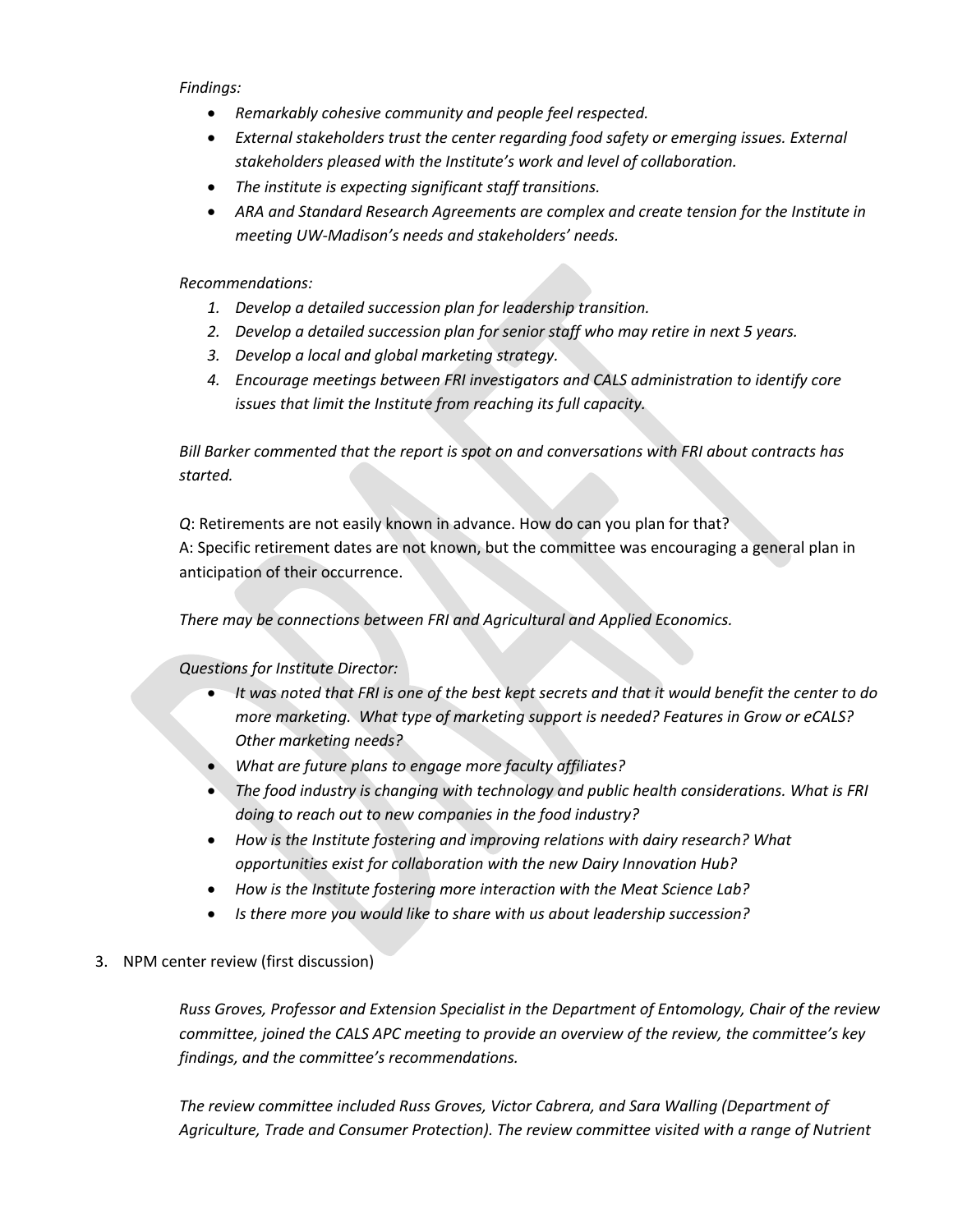*and Pest Management stakeholders including the directors, academic staff, affiliate faculty, internal stakeholders, and external stakeholders.* 

# *Findings:*

- *Program demonstrates success in technical areas of nutrient management, pest management and crop management, and also provides educational outreach*
- *NPM Identified as "one of the signature functioning programs in CALS"*
- *Exceptional staff; high level of interaction*
- *Staff uncertainty about program support and re-filling vacancies.*
- *Program has bolstered outreach and research efforts of faculty*

*Recommendations:* 

- *Program should engage with primary funding agencies to maintain continuity in funding levels.*
- *Similar to the 5-year strategic planning begin done annually in CALS departments, the NPM program should consider a similar exercise to identify strengths and strategies for the future*
- *Consideration of a competitive selection process for identification of a faculty lead who can be supported through a base addition to their current responsibilities, and can devote a portion of their time to working more cooperatively with the program in strategic planning and resource allocation.*
- *More transparency in how projects are chosen for support/collaboration by NPM*
- *Greater focus on relationships with Extension county-based staff.*

*Questions for Program Director:* 

- *1. The APC would like to hear more about the relationship of NPM with the Division of Extension, especially any impact of the recent extension re-organization*
- *2. What relationship/interaction does NPM have with other water-centric entities at UW? Such as the Water@UW-Madison group?*
- *3. What support is needed to maintain program continuity?*
- *4. The review committee suggested a more formal, objective and transparent process for determining which faculty/projects are chosen for support/collaboration by NPM. How do you envision the development of this process and what are the important considerations in developing a work plan?*
- 5. The review team indicated that the program should engage in dialog with their funding partners (The Division of Extension + The Wisconsin Department of Agriculture + Fertilizer checkoff funds + CALS) regarding continuity of funding and priorities for programming. How will the funding portfolio of NPM inform the work plan of the program and planning process going forward?
- 6. The review team recommended a competitive selection process for a faculty director who would have a larger role in strategic planning and resource allocation. What are the desirable attributes of a faculty director and what are the critical management activities of the director?

*Doug Reinemann explained the program has received the same level of funding from UW-Extension for the entire history of the program. Program expansion has been due to an annual grant from DATCAP. Clarification with the primary funder is important.*